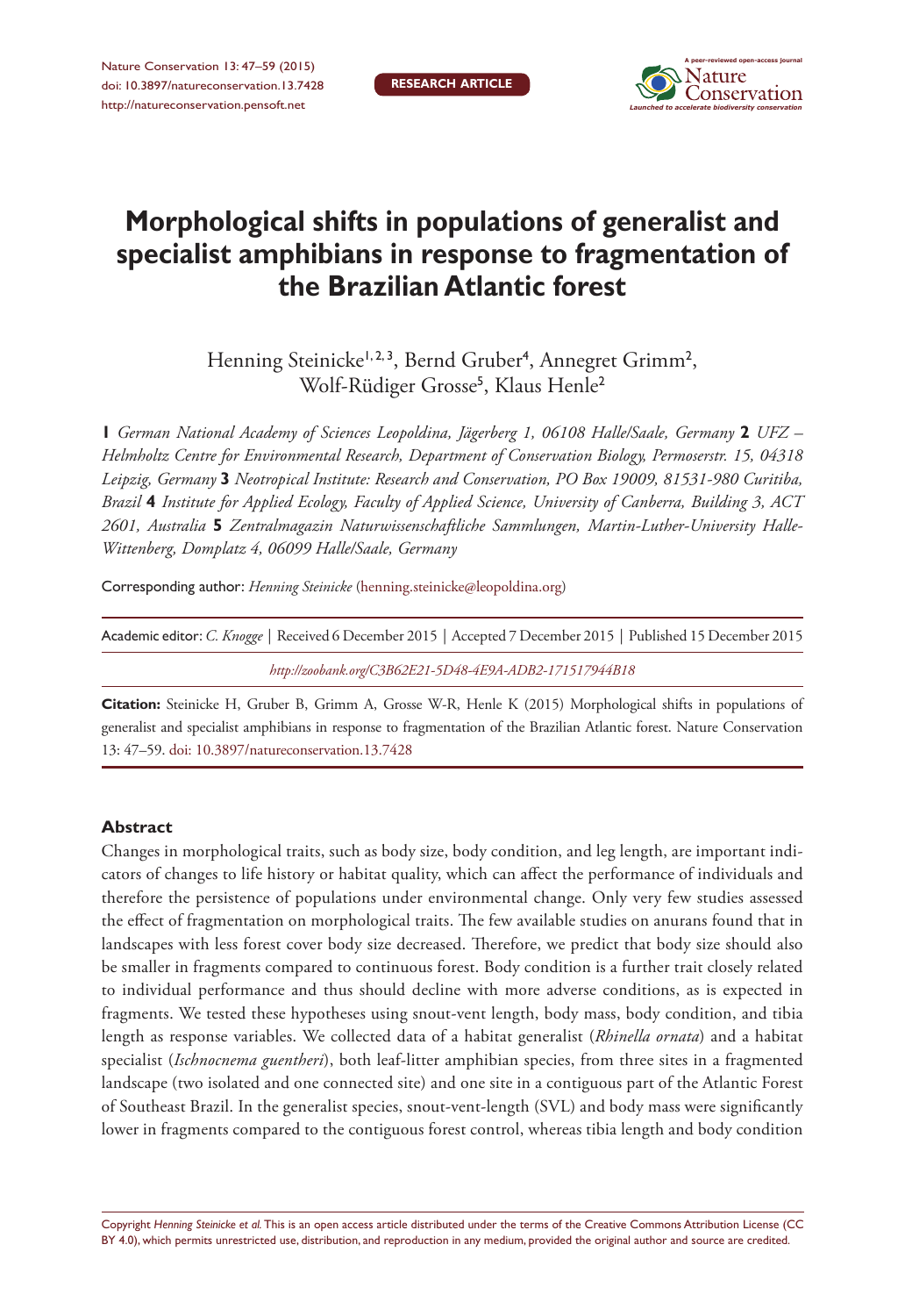did not differ among sites. In contrast, SVL, body mass, and tibia length of the specialist species did not differ among sites, but body condition was marginally different among sites, being relatively low in one but not the other isolated fragment. The results indicate that different processes affect the morphology of the two species following habitat fragmentation.

#### **Keywords**

Fragmentation, habitat loss, amphibians, body size, body condition, Brazilian Atlantic forest

### **Introduction**

Habitat loss and fragmentation are a major cause of biodiversity loss (Sarre et al. 1996, Pimm and Raven 2000, Sala et al. 2000, Funk and Mills 2003, Henle et al. 2004). Most studies examining their effects focused on community composition, patch occupancy patterns, population viability, and the genetic variability of selected species (e.g. Tocher et al. 1997, Wiegand et al. 2001, Bell and Donnelly 2006, Dixo et al. 2009, Tucker et al. 2014). In contrast to the large volume of literature for oceanic islands (e.g. Kramer 1951, Losos 2009), very few studies addressed changes in morphological parameters following habitat fragmentation. However, habitat loss leads to major changes in abiotic and biotic conditions and morphology is known to respond to abiotic and biotic conditions (Wade 2004). Exemplarily, Smith et al. (1997) found that differences in vegetation structure between African rainforest and the rainforest-savanna ecotone led to different selection regimes causing morphological changes in rainforest birds.

Changes in morphological factors are important indicators of changes in life history or habitat quality (Palkovacs 2003, Buckley et al. 2005, Lowe et al. 2006, Lomolino and Perault 2007). Snout-vent-length, body condition, and body proportions are important phenotypic factors that affect the performance of individuals in terms of their reproductive output and survival in numerous organisms (Stearns 1976, Roff 1992). In amphibians, smaller snout-vent length and lower body condition often translate into reduced survival probability (Altwegg and Reyer 2003) and cause maternal effects, such as poor clutch quality (Reading 2007), smaller clutch size (Funk and Mills 2003), and smaller egg size (Kaplan 1992, Laugen et al. 2002). These factors in turn lead to a lower number of hatchlings and metamorphosing individuals (Berven and Gill 1983, Semlitsch et al. 1988) and affect the size at metamorphosis (Pakkasmaa et al. 2003, Räsänen et al. 2005), maturity, and fecundity (Smith 1987, Semlitsch et al. 1988). As a consequence of their important influence on demographic traits, body size and body condition may ultimately determine the ability of species to persist under changed environmental conditions.

Various environmental factors are known to influence morphology and body condition. In amphibians, resource availability, predation risk, and temperature during larval development have been frequently identified as major determinants of body size and body condition. An increase in resource availability can lead to better body condition and a larger body size (e.g., Du 2006, Jessop et al. 2006, Wu et al. 2006). Due to the costs of anti-predator behaviour, higher predation pressure can lead to early hatch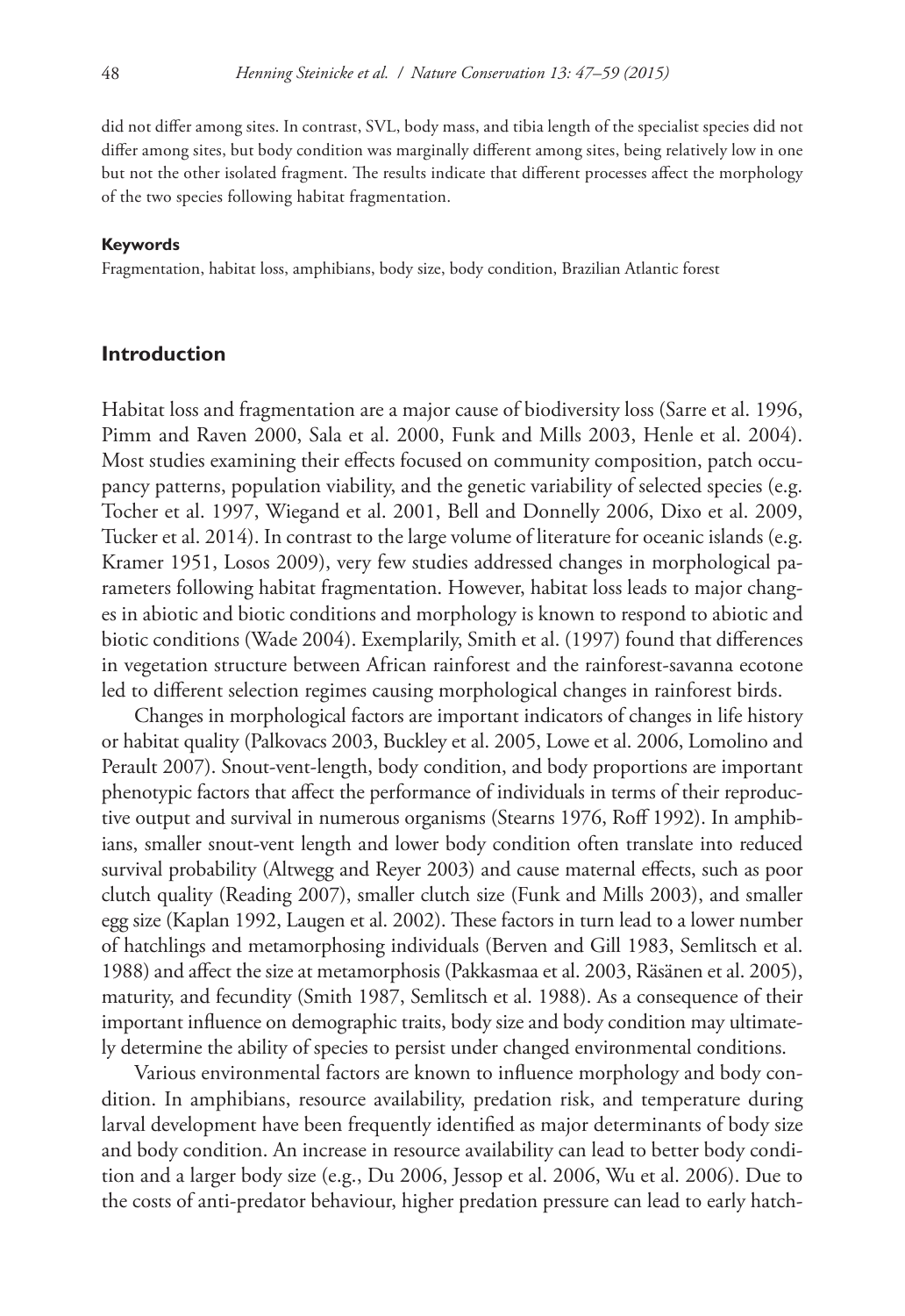ing, lower growth and developmental rates, and thus to a smaller size at emergence or metamorphosis (e.g., Ball and Baker 1996, Laurila et al. 2002). In amphibians this further negatively affects limb dimensions and locomotor performance (Goater et al. 1993, Buckley et al. 2005). Warmer temperatures accelerate developmental processes and usually lead to an earlier metamorphosis, smaller size at metamorphosis, smaller size at maturity, and therefore overall a smaller adult size (Smith 1987, Semlitsch et al. 1988, Beachy 1995, Ståhlberg et al. 2001).

Habitat loss and fragmentation create changes in the abiotic and biotic environment, therefore leading to changes in the quality of the remaining habitat (Saunders et al. 1991) that can result in changing selective pressures on morphology (Thomas et al. 1998, Ewers and Didham 2006). Thus, changes in morphology may serve as an early and easy to measure indicator for negative effects of fragmentation on species (Sumner et al. 1999). Finding suitable early indicators of environmental stress (Helle et al. 2011) is important in order to apply effective conservation measures prior to severe declines of populations and of the species at the landscape level (Leary and Allendorf 1989). However, the contribution of habitat loss and fragmentation to phenotypic changes is poorly known, in particular in amphibians. Neckel-Oliveira and Gascon (2006) showed shifts in the body size of a habitat generalist (*Phyllomedusa tarsius*) in fragments, regrowth forest, and pasture compared to continuous forest, with larger individuals in the latter, and explained these shifts with changes in habitat quality. Leg-length in relation to snout-vent length was also affected by the degree of retained forest in one Neotropical frog species (Delgado-Acevedo and Restrepo 2008). Likewise, the prickly forest skink (*Gnypetoscincus queenslandiae*) of tropical Australia was smaller and had lower mass (corrected for differences in snout-vent-length) in fragments compared to continuous forests (Sumner et al. 1999).

Body condition declined and the level of stress hormones increased with the number of forest fragments in a study of the common toad (*Bufo bufo*) (Janin et al. 2011). Likewise, yellow-bellied toads (*Bombina variegata*) from forest ponds showed better body condition than those from ponds in the agricultural matrix (Scheele et al. 2014). In contrast, Püttker et al. (2008) found a negative relationship between body condition and patch size in two tropical forest small mammal species that are habitat specialists and no significant relationship in four species that are habitat generalists. The mechanism(s) driving these patterns remain unclear but likely involve multiple factors.

Since previous studies found that in more disturbed habitats and landscapes with less forest cover body size decreased in anurans (Pyastolova and Vershinin 1999, Neckel-Oliveira and Gascon 2006, Delgado-Acevedo and Restrepo 2008), we predict that body size should also be smaller in fragments compared to continuous forest. Due to the strong link among morphological characteristics, we further predict that leg length and body condition should be reduced in forest fragments compared to continuous forest. Here, we test these hypotheses. Moreover, habitat specialists are particularly sensitive to changes of microhabitat quality in fragmented habitats and are consequently more prone to extinction in the fragmented landscape than generalists (Margules 1996, Henle et al. 2004), we therefore assume a stronger response regarding the morphological shifts of habitat specialist species compared to generalist species.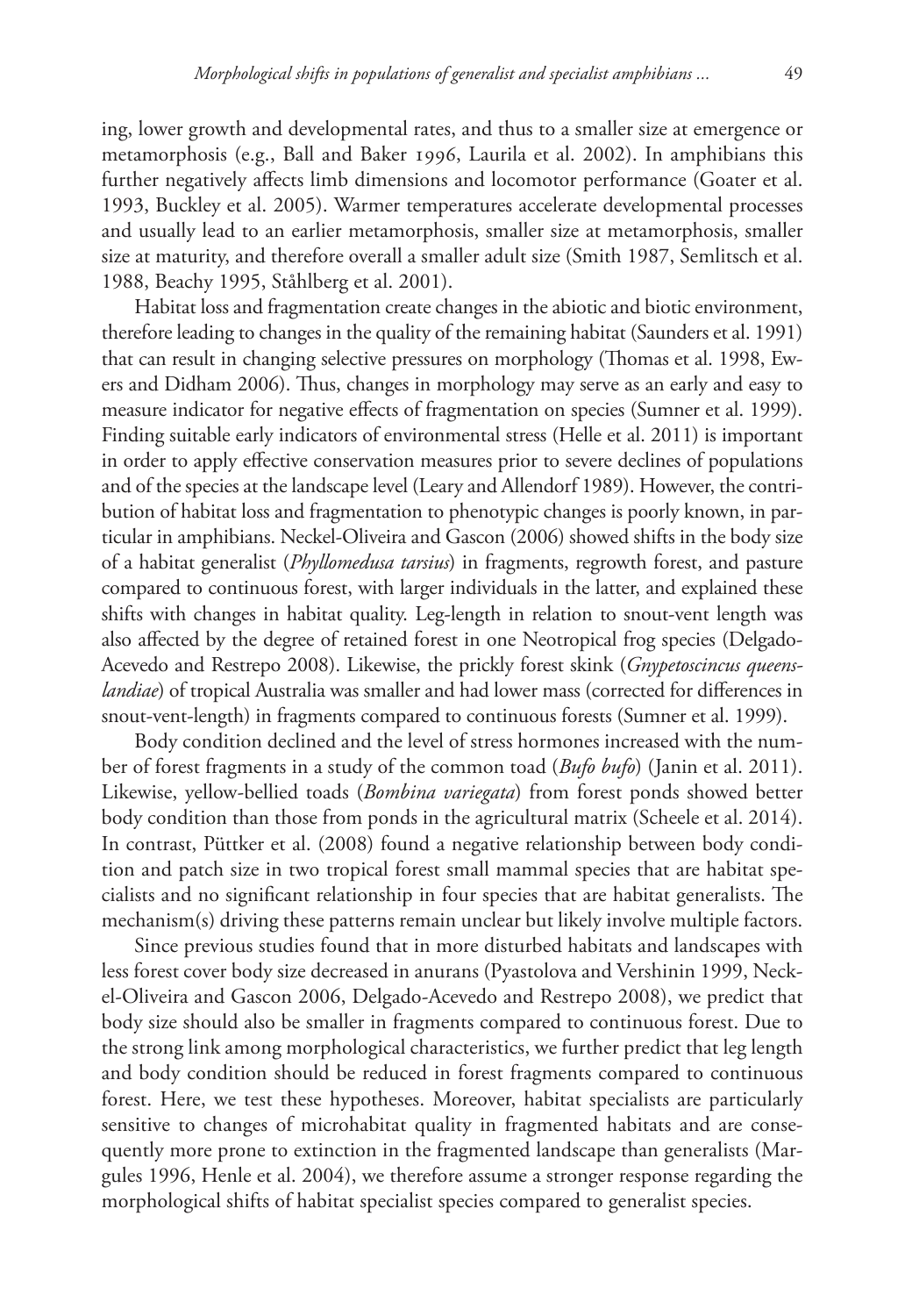## **Material and methods**

## **Study area**

The study was carried out in the Mata Atlântica, Brazil, in continuous forest of the Morro Grande Reserve and a fragmented landscape surrounding Caucaia do Alto (both approx. 23°40´S, 47°01´W), located 40 km southwest of São Paulo in the municipalities of Cotia and Ibiúna, Brazil. The forest reserve and the adjacent study area are located on the Atlantic Plateau of São Paulo at an altitudinal range of 860-1075 m above sea level (Metzger et al. 2006). The original forest of the study region is classified as lower montane rainforest and forms a transition between the coastal Atlantic rain forest and the Atlantic semi-deciduous forest (Oliveira and Fontes 2000). All study sites, including the control site, were characterised by secondary forest and have remained undisturbed for at least 50 years. The fragmented landscape presented approx. 31% of remaining, highly fragmented forest that was surrounded by urban areas and rural installations (15%) and open areas (i.e., agriculture, pasture, fallow lands, areas in early successional stages; 39.3%) (see Dixo et al. 2009).

We selected four sites: two isolated small forest fragments (Carmo Messias and Dito, referred to in the following as "iso1" and "iso2", respectively), one small forest fragment (Alcides, referred to in the following as "connect") connected by a forest corridor to a larger forest area, and a control site ("control") within the continuous forest. Forest fragments covered an area of 5 ha each and contained no permanent/ larger water bodies within the forest area or within a radius of 200 m outside the forest fragment. The continuous forest was about 9,400 ha in size. There was no permanent/ larger water body present at the control site within a radius of 200 m.

#### **Selected species**

We chose two leaf-litter dwelling forest species for comparison. We selected *Rhinella ornata*, a bufonid species, as a habitat generalist due to its high tolerance to matrix habitats. This species is distributed throughout the Atlantic Forest in the states of São Paulo and Rio de Janeiro (Haddad et al. 2008) and can be found in undisturbed continuous forest areas as well as in disturbed forest fragments (Heyer et al. 1990). It breeds in temporary and permanent ponds within forests and open areas (Izecksohn and de Carvalho-e-Silva 2001, Haddad and Prado 2005). Reproduction starts at the end of the dry season in late July and at the beginning of August (Dixo 2005).

We selected *Ischnocnema guentheri* for comparison. This species is distributed over large parts of the Mata Atlântica (Haddad et al. 2008) and occurs only within forest habitats although it can sometimes be encountered in vegetation close to the forest edge (Heyer et al. 1990). Thus, it has a more specialised habitat requirement. Females deposit egg clutches terrestrially, hidden below tree trunks and stones (Kwet and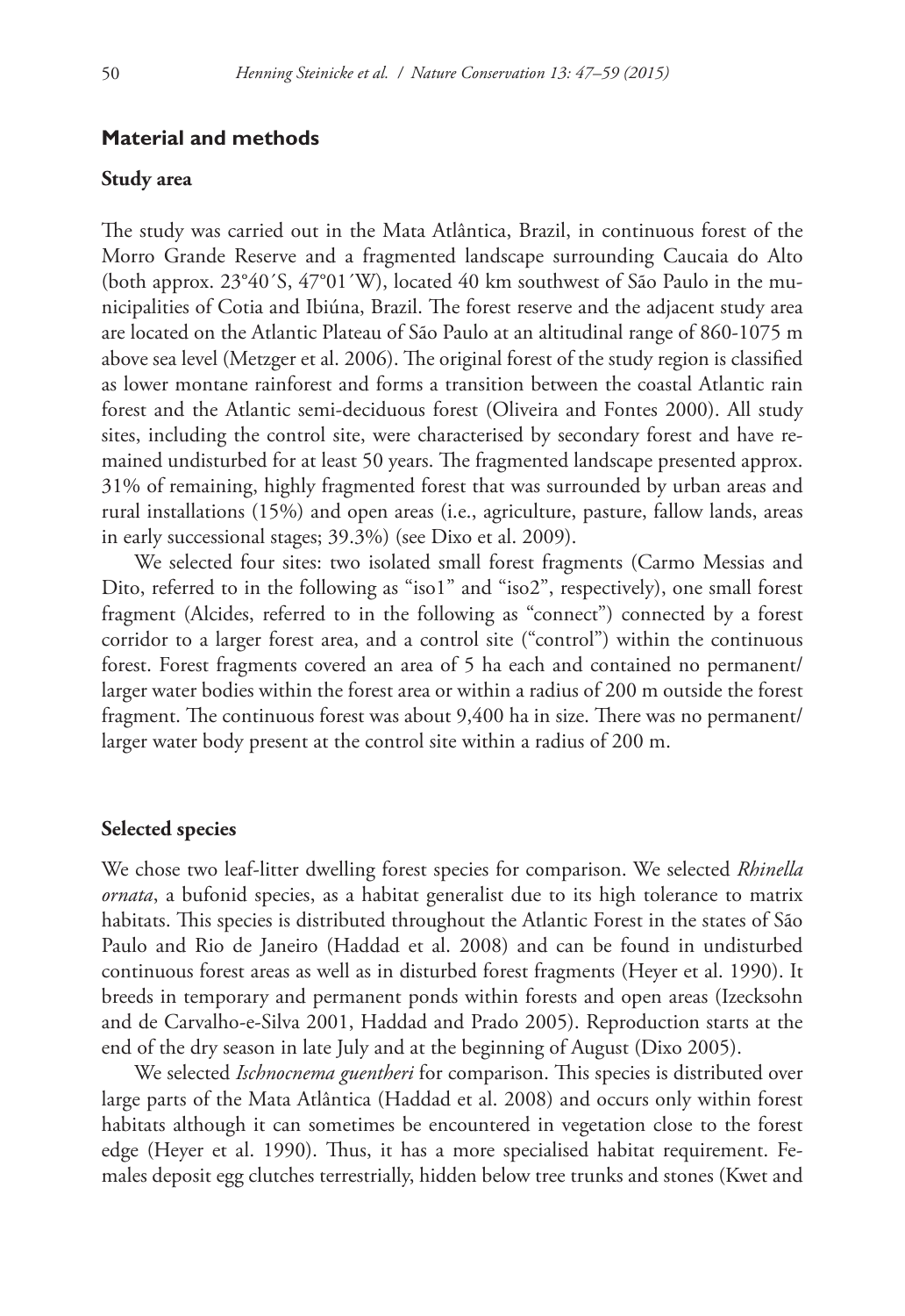Di-Bernardo 1999, Izecksohn and de Carvalho-e-Silva 2001). Frogs develop directly within the egg capsule (Heyer et al. 1990, Izecksohn and de Carvalho-e-Silva 2001).

## **Sampling**

We established three parallel transects of 100 m each on each site. We sampled frogs by hand during the rainy seasons October 2003 until March 2004 and November 2004 until March 2005. We surveyed each site for five consecutive nights  $(21:00 - 01:00$  local time) before sampling the next site. Once all sites had been sampled, the next round of sampling started again at the first site. The total search effort was 25 nights per site (2003/2004 15 nights per site, 2004/2005 10 nights per site).

We measured snout-vent-length (SVL) and tibia length (TL) of all captured individuals using a calliper with an accuracy of ±0.1 mm. We measured tibia length for the left body side. We weighed individuals using digital scales with an accuracy of ±0.1 g. We used photographical individual identification to eliminate data points of recaptured individuals. As juveniles were seldom captured, we only included the data of subadult and adult individuals in the analysis (*R. ornata* with a SVL  $\geq$  27 mm; *I. guentheri* with a SVL ≥ 10 mm). As knowledge on natural history of both species is scarce, we could not further separate subadult from adult individuals. Unless calling, sexes cannot be separated by external morphology in both species.

### **Data analysis**

Opinions about which body condition index (BCI) to use are controversial in the literature (Jakob et al. 1996, Schulte-Hostedde et al. 2005, Peig and Green 2009). The most common approaches are to use the residuals from a regression of mass on the third power of length or of *ln* mass on *ln* size. Peig and Green (2009) developed a scaled mass index (SMI) which standardizes body mass at a fixed value of body size based on the scaling relationship between mass and body size using major axis regressions. This new index better reflects changing relationships between mass and body size considering different growth curves at different ages than alternative indices (Peig and Green 2009, 2010). We used the SMI and additionally the more frequently used residuals of the regression of *ln* mass on *ln* size for consistency assessment.

We assessed differences in SVL, body mass, and BCI among sites by using an analysis of variance (ANOVA), after testing the assumption of normality of all variables used (Kolmogorov-Smirnov-Test:  $D = 0.5 - 0.7$ , all  $\alpha > 0.05$ ). For tibia length, we used an analysis of covariance (ANCOVA) to remove a potential influence of SVL in the comparison of sites. For significant results, we used the post-hoc Tukey's Honestly Significant Difference test (Tukey's HSD) for multiple comparisons to assess differences among individual sites.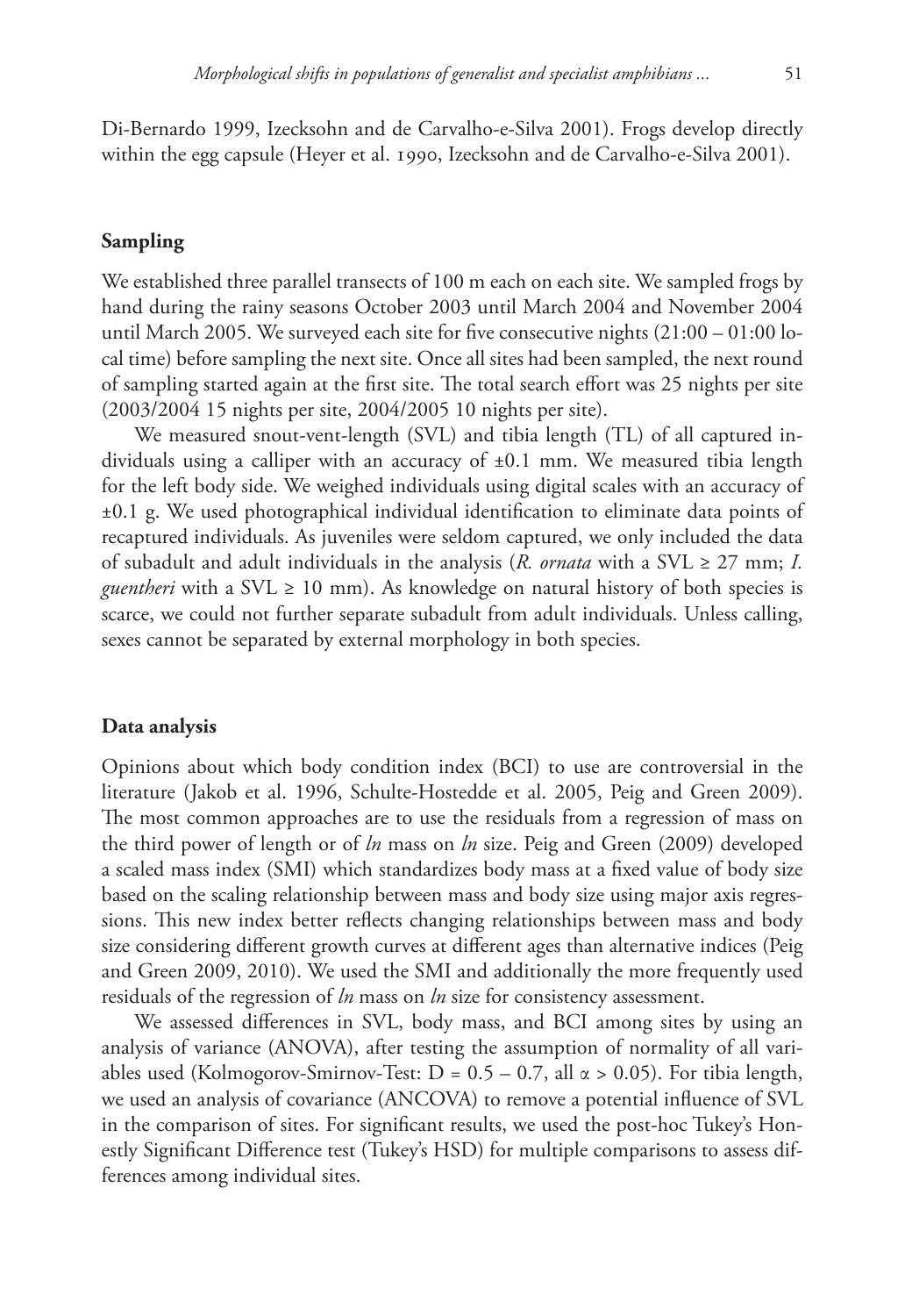# **Results**

We captured a total of 499 individuals of the selected species, comprising 116 *R. ornata* and 383 *I. guentheri*. After removing juvenile individuals from the data, 54 and 376 individuals respectively were kept for the analyses. An overview of captures and measurements per species and site is given in Table 1.

In *R. ornata* snout-vent-length (SVL) and mass differed significantly among sites (ANOVA:  $F = 5.03$ ,  $\alpha < 0.01$ ; and  $F = 5.7$ ,  $\alpha < 0$ ., respectively). Both were highest for the control site, with the difference to "iso1" being statistically significant in a Tukey's HSD ( $\alpha$  < 0.01) and that to "iso2" being marginally significant ( $\alpha$  = 0.09) for SVL and significant ( $\alpha$  = 0.05) for mass. Both were intermediate in the connected small site. Tibia length (TL) did not differ among sites when accounting for differences in SVL (ANCOVA:  $F = 0.41$ ,  $\alpha = 0.7$ ). BCI calculated as SMI did not differ among sites (ANOVA:  $F = 0.726$ ,  $\alpha = 0.5$ ). The same was the case when using residuals of the regression of *ln* mass on *ln* SVL as BCI (ANOVA:  $F = 0.64$ ,  $\alpha = 0.9$ ).

Snout–vent length and body mass of *I. guentheri* did not differ significantly among sites (ANOVA:  $F = 1.35$ ,  $\alpha = 0.26$  and  $F = 0.84$ ,  $\alpha = 0.47$ , respectively). Likewise, TL did not differ significantly among sites when the effect of SVL was accounted for (AN-COVA:  $F = 0.84$ ,  $\alpha = 0.5$ ). BCI based on SMI was highest in the control site and one isolated site and lowest in the other isolated site (Table 1), but the difference among sites was only marginally significant (ANOVA:  $F = 2.00$ ,  $\alpha = 0.11$ ). When using the residuals of the regression of *ln* mass on *ln* SVL as BCI, qualitatively results were very similar though BCI was highest in the control site (data not shown). The difference among sites was marginally significant (F = 2.67,  $\alpha$  = 0.09), but all comparisons between pairs of sites were not significant (Tukey's HSD; all  $\alpha$  > 0.05).

|                  | N   | $SVL$ (mm)      | $TL$ (mm)      | <b>BCI</b>      | Body mass (g)   |
|------------------|-----|-----------------|----------------|-----------------|-----------------|
| I. guentheri     |     |                 |                |                 |                 |
| control          | 18  | $20.0+2.4$      | $13.9 \pm 1.5$ | $0.78 \pm 0.10$ | $0.74 \pm 0.24$ |
| connect          | 60  | $21.4 + 4.4$    | $15.0 \pm 3.1$ | $0.75 \pm 0.20$ | $0.94 \pm 0.49$ |
| iso1             | 136 | $20.2 \pm 5.1$  | $14.0 \pm 3.9$ | $0.70 \pm 0.22$ | $0.84 \pm 0.62$ |
| iso2             | 162 | $19.6 \pm 7.0$  | $13.4 \pm 5.5$ | $0.78 \pm 0.33$ | $0.94 \pm 0.86$ |
| R. ornata        |     |                 |                |                 |                 |
| control          | 9   | $57.8 \pm 22.2$ | $26.5 \pm 9.2$ | $6.46 \pm 0.54$ | $19.9 \pm 19.1$ |
| connect          | 6   | $51.2 \pm 12.5$ | $23.9 \pm 6.3$ | $6.65 \pm 0.72$ | $11.3 \pm 5.9$  |
| iso <sub>1</sub> | 26  | $39.4 \pm 8.5$  | $18.3 \pm 4.0$ | $7.04 \pm 1.30$ | $5.3 \pm 4.0$   |
| iso2             | 13  | $44.4 + 12.2$   | $20.1 + 6.2$   | $6.61+1.42$     | $8.2 + 8.0$     |

**Table 1.** Mean ± one standard deviation (SD) of morphological traits of the studied species in the four study sites. Abbreviations: control = control site, connect = connected site, iso1 and iso2 = isolated site one and two; BCI: body condition; N: sample size; SVL: snout-vent-length; TL: tibia length. [BCI calculated as SMI]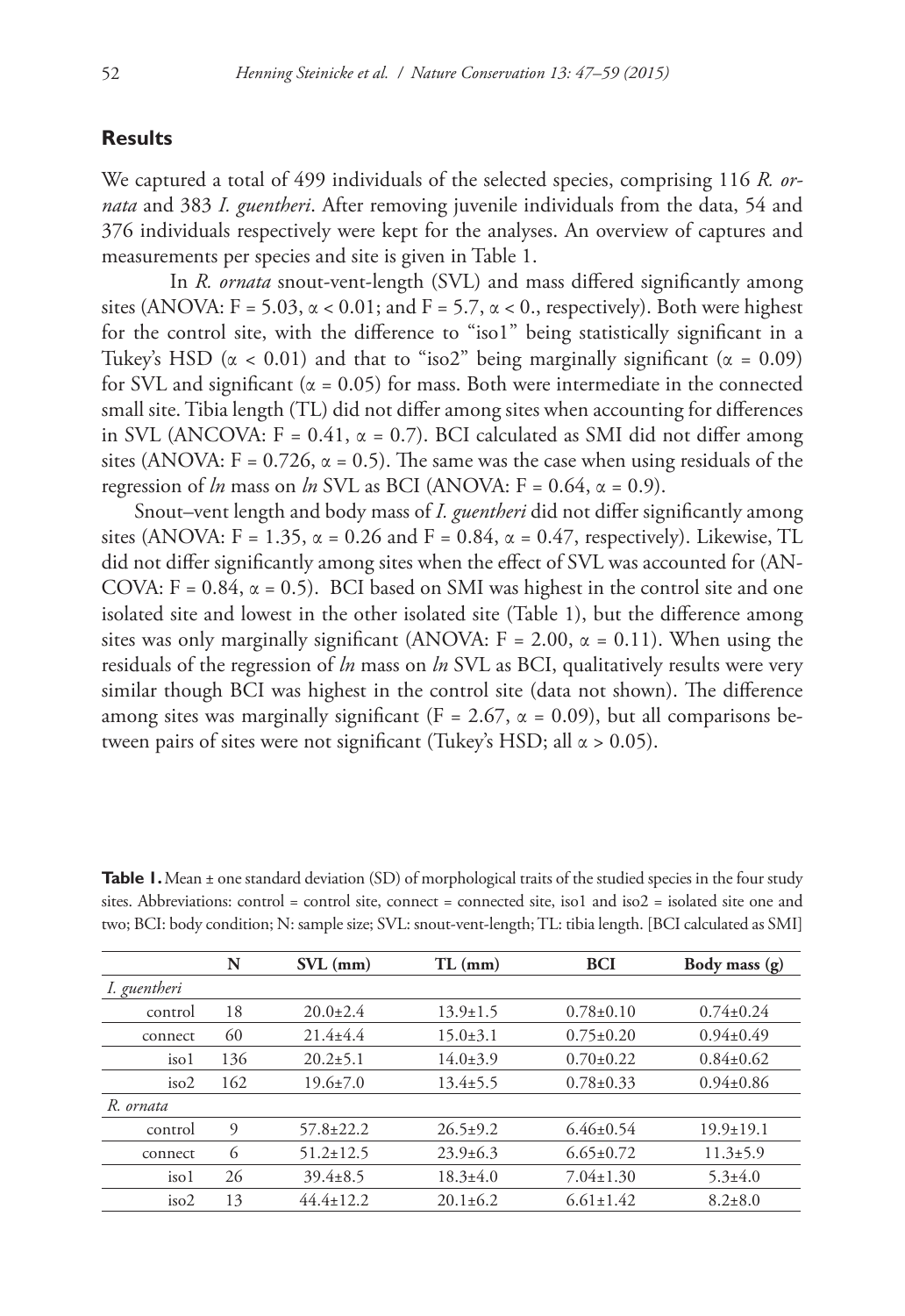## **Discussion**

Our results partly support the predicted effects of fragmentation on phenotypic characteristics (smaller snout-vent-length, shorter legs, and lower body mass, and body condition in fragments compared to continuous habitat). Individuals of the generalist species *R. ornata* were smaller in fragmented habitats compared to the control site, while body condition did not differ among sites. For the specialist species *I. guentheri* body condition differed marginally significantly among sites and was highest in the control site and in one isolated fragment but lowest in the other isolated fragment. The other morphological traits did not differ among sites. Thus, the habitat generalist and the habitat specialist showed different morphological responses to habitat fragmentation.

The reduced body size in *R. ornata* and the lower body mass of *I. guentheri* in the most severely affected (small isolated) site(s) are in line with previous studies in lizards and amphibians that found a reduced body size in landscapes with low forest cover, in fragments, and in disturbed compared to undisturbed habitats (Pyastolova and Vershinin 1999, Sumner et al. 1999, Neckel-Oliveira and Gascon 2006, Delgado-Acevedo and Restrepo 2008). Neckel-Oliveira and Gascon (2006) assumed, but did not test, that the morphological difference was environmentally induced during development due to changes in the habitat quality of the larval habitat. A smaller size at metamorphosis frequently translates into a smaller adult body size in anurans (Smith 1987, Semlitsch et al. 1988) although data from tropical species are not yet available. This explanation may also apply to the observed morphological shifts in *R. ornata*, as it also undergoes development in aquatic habitats.

In fragments that do not retain suitable aquatic habitats eggs have to be deposited in water bodies in the matrix. Eggs and aquatic larvae have to deal with changes in biotic and abiotic parameters of reproduction ponds within the matrix. Ponds inside and outside of forests usually will differ in physical conditions (Becker et al. 2007). Ponds within the matrix will receive more insolation and should therefore generally be warmer than forest ponds. Warmer temperatures accelerate developmental processes and usually lead to an earlier metamorphosis, smaller size at metamorphosis, smaller size at maturity, and therefore overall a smaller adult size (Smith 1987, Semlitsch et al. 1988, Beachy 1995, Ståhlberg et al. 2001, Wells 2007).

For frogs with a direct development much less is known about the factors that determine development and the morphology of hatchling and subsequently adult anurans than for pond breeding anurans. Delgado-Acevedo and Restrepo (2008) found smaller individuals of two directly developing *Eleutherodactylus* species – a genus closely related to *Ischnocnema* – in disturbed and fragmented compared to undisturbed and unfragmented habitats. They further found an influence between the level of remaining forest cover in the landscape and the allometric change of leg length in one of the species. We did not find a change in snout-vent-length, leg length, or body mass in *I. guentheri*. Delgado-Acevedo and Restrepo (2008) did not provide an explanation for their observations but laboratory studies in *Eleutherodactylus coqui* showed that froglets from eggs that hatched early had relatively smaller legs than froglets in the control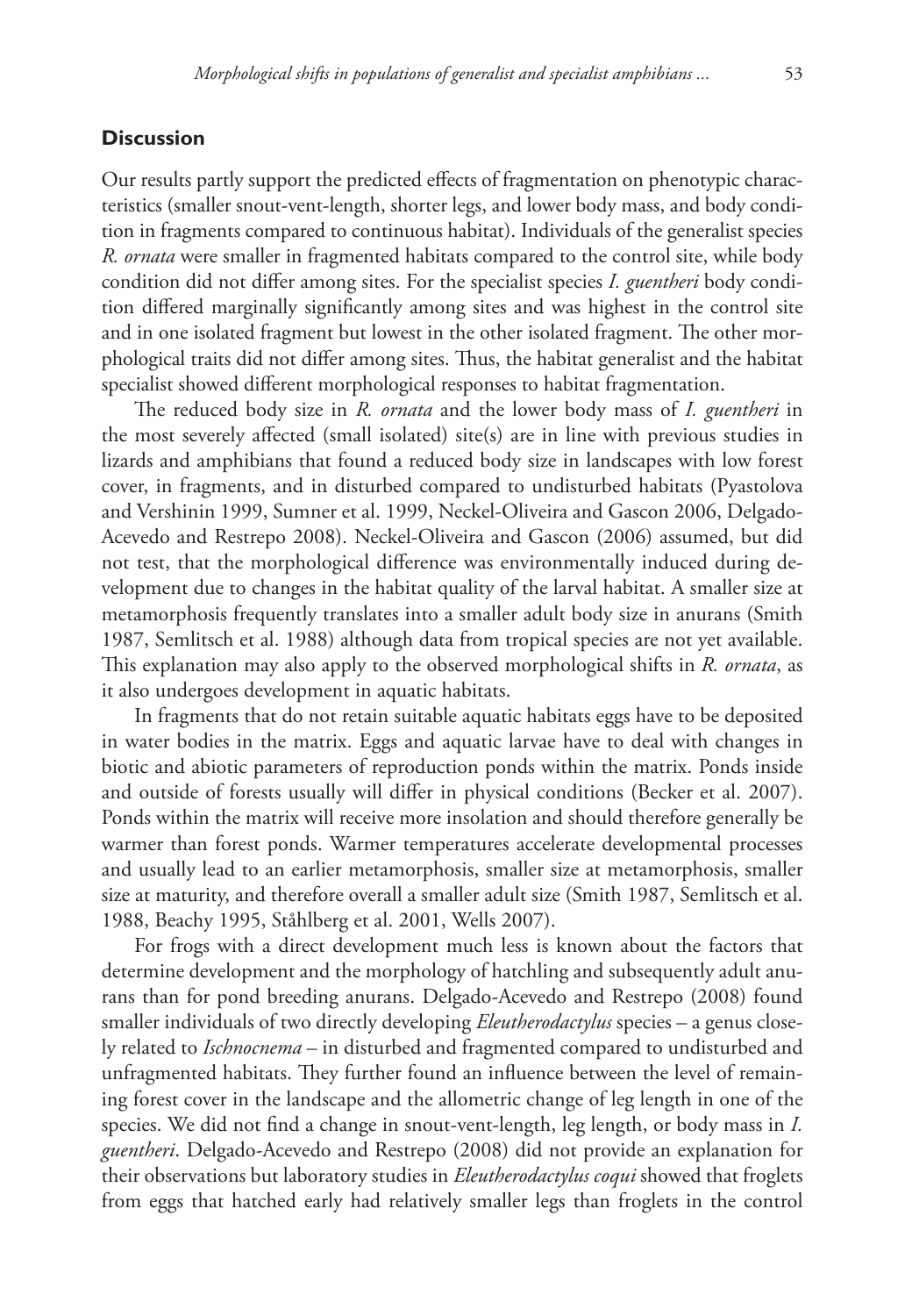group (Buckley et al. 2005). More studies on directly developing frogs in fragmented landscapes are required before a clear pattern on morphological changes can emerge and mechanistic explanations can be derived.

The results for body condition suggest that the quality of the terrestrial habitat was not negatively affected for the habitat generalist *R. ornata* despite body mass being significantly lower in isolated fragments. For the habitat specialist *I. guentheri* habitat quality seems to have been negatively affected in one but not the other isolated fragment. This suggests that the study sites differed in food resource quality or physiological stress that translate into energetic costs for the latter species in some fragments but not in others. While fragmentation of tropical forests has a large effect on species composition and abundance in invertebrates (Didham et al. 1998), the majority of anurans are rather opportunistic in their food choice (Toft 1985). However, the study of Didham et al. (1998) suggested that in tropical forests common invertebrate species seem to be more sensitive to fragmentation than rarer species; and edges alter the trophic structure of communities (Laurence et al. 2011). Whether these changes translate into different overall abundances of invertebrates that are suitable as food for medium sized frog species, whether abundance changes differs among fragments and may depend on the matrix, and whether these changes differ for habitat generalists and specialists remain to be studied.

Edge effects on abiotic conditions, such as an increase in temperature and a decrease of humidity, affect a larger fraction of a small than a large patch or continuous forests (Saunders et al. 1991). Habitat generalists that are matrix tolerant may be better adapted to deal physiologically with such changes than forest habitat specialists that are intolerant to the matrix. This may explain why in our study body condition decreased in one isolated fragment in the habitat specialist *I. guentheri* whereas it was not affected in the matrix tolerant *R. ornata*. Similarly, Scheele et al. (2014) explained the higher body condition in the yellow-bellied toad (*Bombina variegata*) in forest ponds compared to ponds in pastures by a combination of higher resource availability, more humid micro-climatic conditions and greater water availability.

In conclusion, the effects of fragmentation on size and body condition differed between the habitat generalist and the habitat specialist. This suggests that the two species are affected by different processes driving morphological shifts in the wake of habitat fragmentation, and that for specialists these processes may differ among fragments. The observation that in the same study region as ours habitat specialists among small mammals showed an increase in body condition with fragmentation (Püttker et al. 2008) further corroborates that fragmentation may affect ecological processes that result in unexpected morphological shifts in species-specific ways. Further studies of morphological shifts of small vertebrates in fragmented landscapes and the processes that drive such shifts are required to improve our understanding of subtle effects of habitat fragmentation that in the long-run may lead to different levels of species sensitivity to extinction.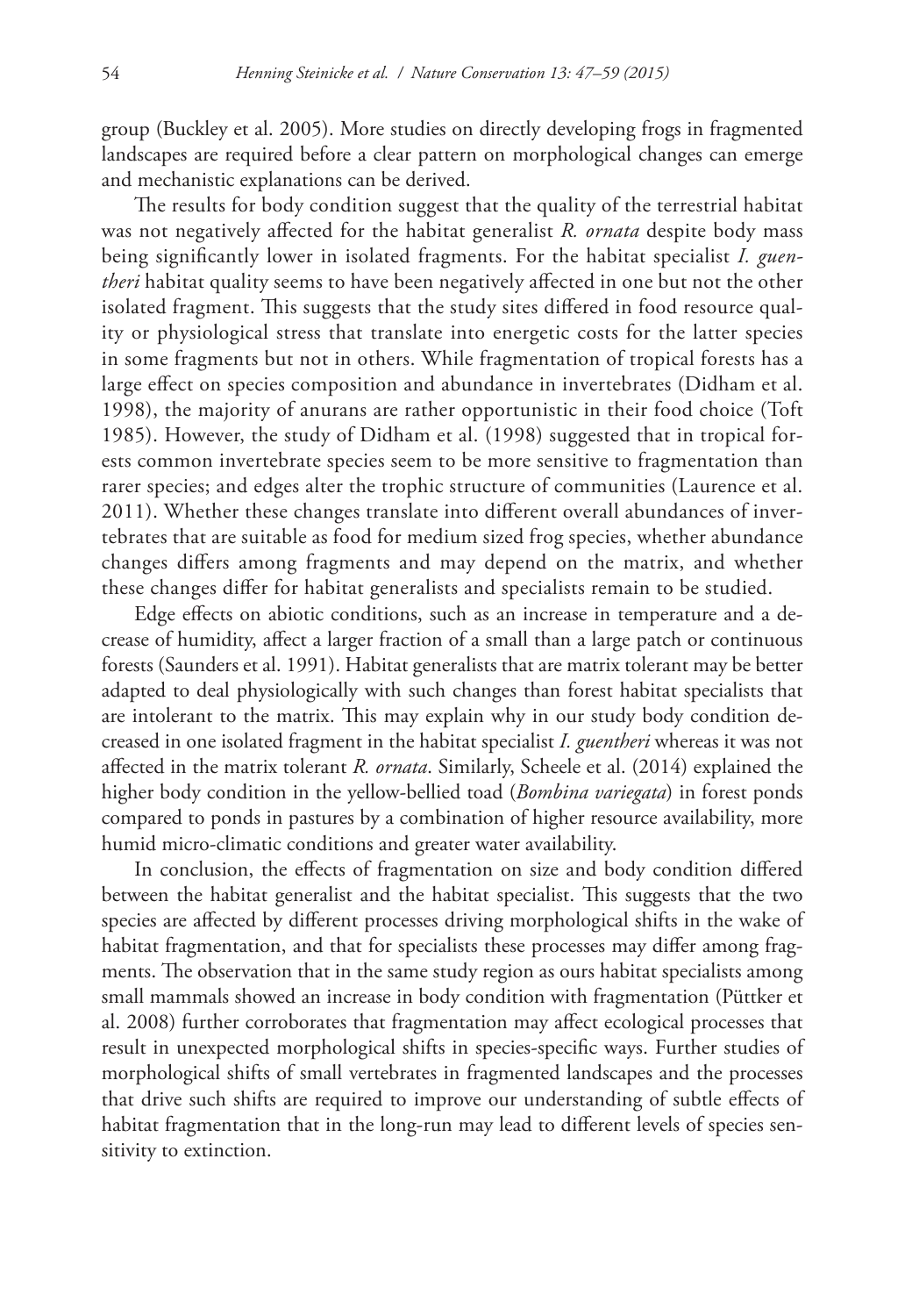#### **Acknowledgements**

We are grateful to M. Dixo and J.-P. Metzger for technical support and scientific advice, C. Guimarães and A. Bispo on behalf of numerous persons for their help in the field, R. Nali (SABESP) for accommodation, private landowners for letting us work on their properties, two anonymous reviewers and C. Knogge for their helpful comments, and to C. Knogge for administrative and logistic support. This project was funded within the Brazilian-German bilateral research programme "Science and Technology for the Mata Atlântica" by the German Federal Ministry of Education and Research (BMBF FKZ 01LB020A1).

## **References**

- Altwegg R, Reyer HU (2003) Patterns of natural selection on size at metamorphosis in water frogs. Evolution 57: 872–882. [doi: 10.1111/j.0014-3820.2003.tb00298.x](http://dx.doi.org/10.1111/j.0014-3820.2003.tb00298.x)
- Ball SL, Baker RL (1996) Predator-induced life history changes: Antipredator behaviour costs or facultative life history shifts? Ecology 77: 1116–1124. [doi: 10.2307/1564987](http://dx.doi.org/10.2307/1564987)
- Beachy CK (1995) Effects of larval growth history on metamorphosis in a stream-dwelling salamander (*Desmognathus ochrophaeus*). Journal of Herpetology 29: 375–382. [doi:](http://dx.doi.org/10.2307/1564987) [10.2307/1564987](http://dx.doi.org/10.2307/1564987)
- Becker CG, Fonseca CR, Haddad CFB, Batista RF, Prado PI (2007) Habitat split and the global decline of amphibians. Science 318: 1775–1777. [doi: 10.1126/science.1149374](http://dx.doi.org/10.1126/science.1149374)
- Bell KE, Donnelly ME (2006) Influence of forest fragmentation on community structure of frogs and lizards in Northeastern Costa Rica. Conservation Biology 20: 1750–1760. [doi:](http://dx.doi.org/10.1111/j.1523-1739.2006.00522.x) [10.1111/j.1523-1739.2006.00522.x](http://dx.doi.org/10.1111/j.1523-1739.2006.00522.x)
- Berven KA, Gill DE (1983) Interpreting geographic-variation in life-history traits. American Zoologist 23: 85–97. [doi: 10.1093/icb/23.1.85](http://dx.doi.org/10.1093/icb/23.1.85)
- Buckley CR, Michael SF, Irschick DJ (2005) Early hatching decreases jumping performance in a direct-developing frog, *Eleutherodactylus coqui*. Functional Ecology 19: 67–72. [doi:](http://dx.doi.org/10.1111/j.0269-8463.2005.00931.x) [10.1111/j.0269-8463.2005.00931.x](http://dx.doi.org/10.1111/j.0269-8463.2005.00931.x)
- Delgado-Acevedo J, Restrepo C (2008) The contribution of habitat loss to changes in body size, allometry, and bilateral asymmetry in two *Eleutherodactylus* frogs from Puerto Rico. Conservation Biology 22: 773–782. [doi: 10.1111/j.1523-1739.2008.00930.x](http://dx.doi.org/10.1111/j.1523-1739.2008.00930.x)
- Didham RK, Hammond PM, Lawton JH, Eggleton P, Stork NE (1998) Beetle species responses to tropical forest fragmentation. Ecological Monographs 68: 295–323. [doi:](http://dx.doi.org/10.1890/0012-9615(1998)068%5B0295:BSRTTF%5D2.0.CO;2) [10.1890/0012-9615\(1998\)068\[0295:BSRTTF\]2.0.CO;2](http://dx.doi.org/10.1890/0012-9615(1998)068%5B0295:BSRTTF%5D2.0.CO;2)
- Dixo M (2005) Diversidade de sapos e lagartos de serrapilheira numa paisagem fragmentada do Planalto Atlântico de São Paulo. PhD Thesis. University of São Paulo.
- Dixo M, Metzger JP, Morgante JS, Zamudio KR (2009) Habitat fragmentation reduces genetic diversity and connectivity among toad populations in the Brazilian Atlantic Coastal Forest. Biological Conservation 142: 1560–1569. [doi: 10.1016/j.biocon.2008.11.016](http://dx.doi.org/10.1016/j.biocon.2008.11.016)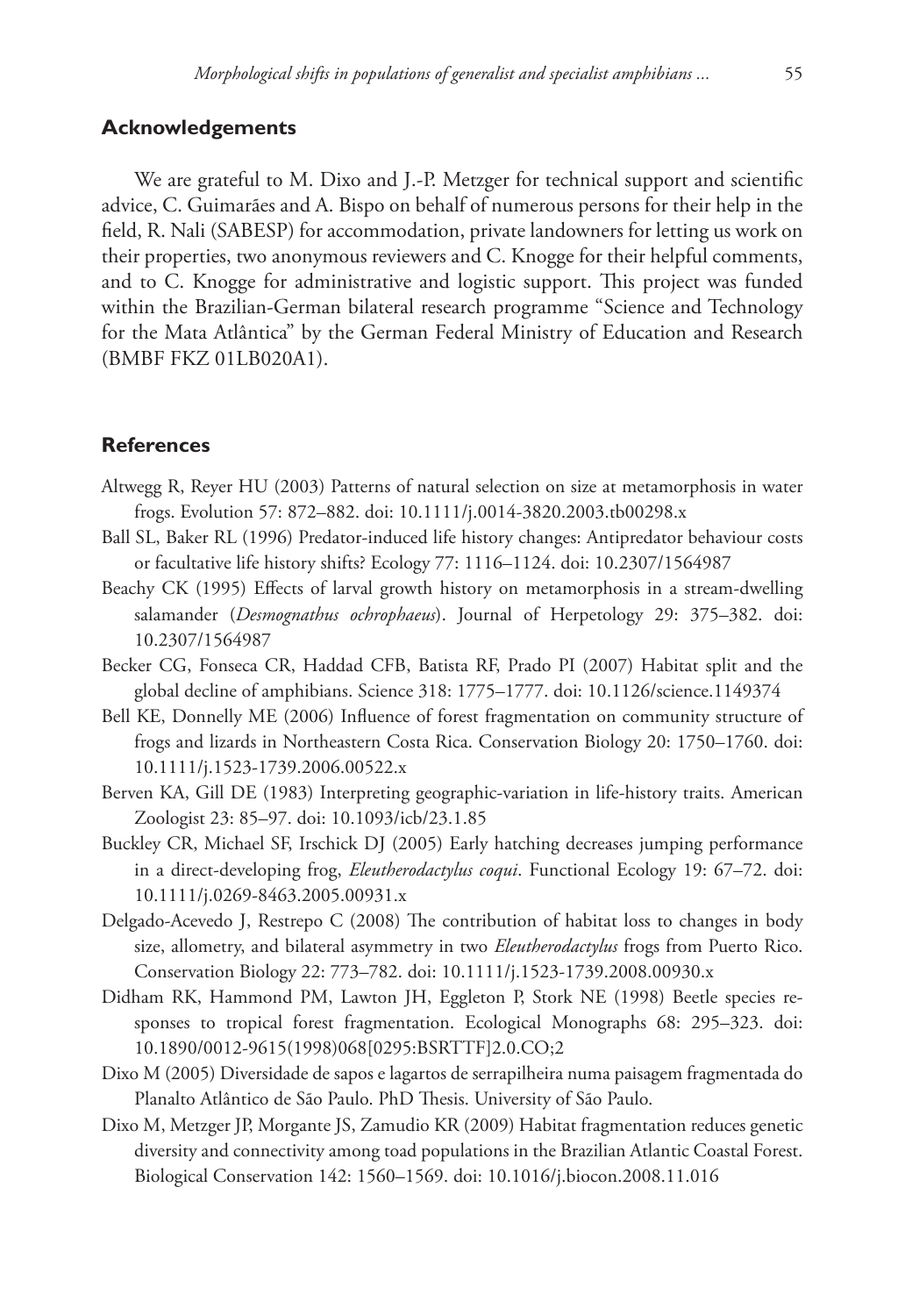- Du WG (2006) Phenotypic plasticity in reproductive traits induced by food availability in a lacertid lizard, *Takydromus septentrionalis*. Oikos 112: 363–369. [doi: 10.1111/j.0030-](http://dx.doi.org/10.1111/j.0030-1299.2006.13552.x) [1299.2006.13552.x](http://dx.doi.org/10.1111/j.0030-1299.2006.13552.x)
- Ewers RM, Didham RK (2006) Confounding factors in the detection of species responses to habitat fragmentation. Biological Reviews 81: 117–142. [doi: 10.1017/S1464793105006949](http://dx.doi.org/10.1017/S1464793105006949)
- Funk WC, Mills LS (2003) Potential causes of population declines in forest fragments in an Amazonian frog. Biological Conservation 111: 205–214. [doi: 10.1016/S0006-](http://dx.doi.org/10.1016/S0006-3207(02)00274-4) [3207\(02\)00274-4](http://dx.doi.org/10.1016/S0006-3207(02)00274-4)
- Goater CP, Semlitsch RD, Bernasconi MV (1993) Effects of body size and parasite infection on the locomotory performance of juvenile toads, *Bufo bufo*. Oikos 66: 129–136. [doi:](http://dx.doi.org/10.2307/3545205) [10.2307/3545205](http://dx.doi.org/10.2307/3545205)
- Haddad CFB, Prado CPA (2005) Reproductive modes in frogs and their unexpected diversity in the Atlantic Forest of Brazil. Bioscience 55: 207–217. [doi:](http://dx.doi.org/10.1641/0006-3568(2005)055%5B0207:RMIFAT%5D2.0.CO;2) [10.1641/0006-3568\(2005\)055\[0207:RMIFAT\]2.0.CO;2](http://dx.doi.org/10.1641/0006-3568(2005)055%5B0207:RMIFAT%5D2.0.CO;2)
- Haddad CFB, Toledo LF, Prado CPA (2008) Anfíbios da Mata Atlântica Atlantic Forest amphibians. Editora Neotropica, São Paulo, 1–245.
- Helle S, Huhta E, Surosa P, Hakkarainen H (2011) Fluctuating asymmetry as a biomarker of habitat fragmentation in an area sensitive passerine, the Eurasian treecreeper (*Certhia familiaris*). Ecological Indicators 11: 861–867. [doi: 10.1016/j.ecolind.2010.11.004](http://dx.doi.org/10.1016/j.ecolind.2010.11.004)
- Henle K, Davies KF, Kleyer M, Margules C, Settele J (2004) Predictors of species sensitivity to fragmentation. Biodiversity and Conservation 13: 207–251. [doi: 10.1023/B:BIOC.0000](http://dx.doi.org/10.1023/B:BIOC.0000004319.91643.9e) [004319.91643.9e](http://dx.doi.org/10.1023/B:BIOC.0000004319.91643.9e)
- Heyer WR, Rand AS, da Cruz CAG, Peixoto OL, Nelson CE (1990) Frogs of Boracéia. Arquivos de Zoologia 31: 231–410.
- Izecksohn E, de Carvalho-e-Silva SP (2001) Anfíbios do Município do Rio de Janeiro. Editora UFRJ, Rio de Janeiro, 1–148.
- Jakob EM, Marshall SD, Uetz GW (1996) Estimating fitness: A comparison of body condition indices. Oikos 77: 61–67. [doi: 10.2307/3545585](http://dx.doi.org/10.2307/3545585)
- Janin A, Léna J-P, Jolly P (2011) Beyond occurrence: Body condition and stress hormone as integrative indicators of habitat availability and fragmentation in the common toad. Biological Conservation 144: 1008–1016. [doi: 10.1016/j.biocon.2010.12.009](http://dx.doi.org/10.1016/j.biocon.2010.12.009)
- Jessop TS, Madsen T, Sumner J, Rudiharto H, Phillips JA, Ciofi C (2006) Maximum body size among insular Komodo dragon populations covaries with large prey density. Oikos 112: 422–429. [doi: 10.1111/j.0030-1299.2006.14371.x](http://dx.doi.org/10.1111/j.0030-1299.2006.14371.x)
- Kaplan RH (1992) Greater maternal investment can decrease offspring survival in the frog *Bombina orientalis*. Ecology 73: 280–288. [doi: 10.2307/1938739](http://dx.doi.org/10.2307/1938739)
- Kramer G (1951) Body proportions of mainland and island lizards. Evolution 5: 193–206. [doi:](http://dx.doi.org/10.2307/2405459) [10.2307/2405459](http://dx.doi.org/10.2307/2405459)
- Kwet A, Di-Bernardo M (1999) Anfíbios Amphibien Amphibians. EDIPUCRS, Universität Tübingen, Porto Alegre, Tübingen, 1–107.
- Laugen AT, Laurila A, Merila J (2002) Maternal and genetic contributions to geographical variation in *Rana temporaria* larval life-history traits. Biological Journal of the Linnean Society 76: 61–70. [doi: 10.1111/j.1095-8312.2002.tb01714.x](http://dx.doi.org/10.1111/j.1095-8312.2002.tb01714.x)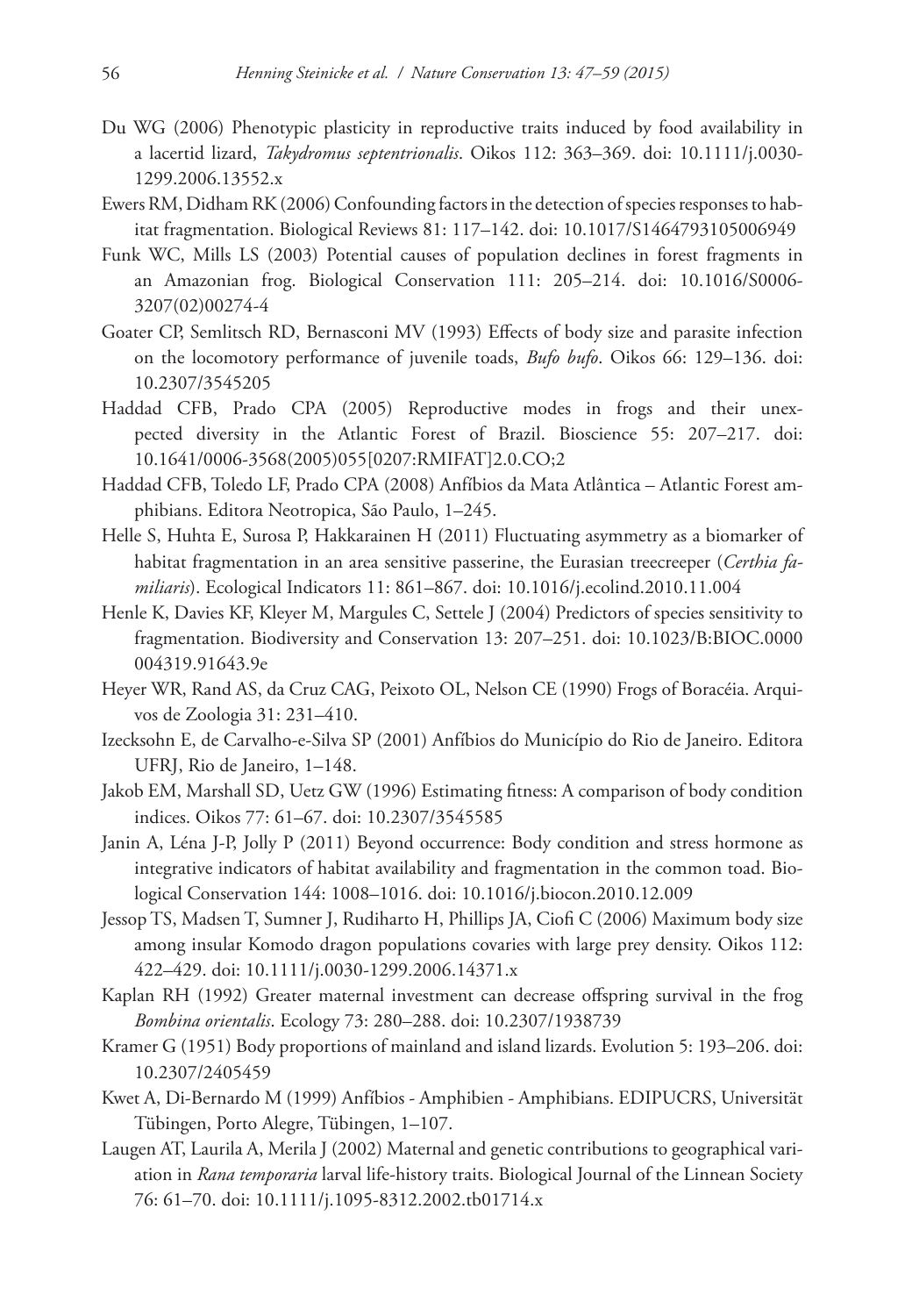- Laurance WF, Camargo JLC, Luizão RCC, Laurance SG, Pimm SL, Bruna EM, Stouffer PC, Williamson GB, Benítez-Malvido J, Vasconcelos HL, Van Houtan KS, Zartman CE, Boyle SA, Didham RK, Andrade A, Lovejoy TE (2011) The fate of Amazonian forest fragments: A 32 year investigation. Biological Conservation 144: 56–67. [doi: 10.1016/j.biocon.2010.09.021](http://dx.doi.org/10.1016/j.biocon.2010.09.021)
- Laurila A, Pakkasmaa S, Crochet PA (2002) Predator-induced plasticity in early life history and morphology in two anuran amphibians. Oecologia 132: 524–530. [doi: 10.1007/s00442-](http://dx.doi.org/10.1007/s00442-002-0984-7) [002-0984-7](http://dx.doi.org/10.1007/s00442-002-0984-7)
- Leary RF, Allendorf FW (1989) Fluctuating asymmetry as an indicator of stress: Implications for conservation biology. Trends in Ecology and Evolution 4(7): 214–217. [doi:](http://dx.doi.org/10.1016/0169-5347(89)90077-3) [10.1016/0169-5347\(89\)90077-3](http://dx.doi.org/10.1016/0169-5347(89)90077-3)
- Lomolino MV, Perault DR (2007) Body size variation of mammals in a fragmented, temperate rainforest. Conservation Biology 21: 1059–1069. [doi: 10.1111/j.1523-1739.2007.00727.x](http://dx.doi.org/10.1111/j.1523-1739.2007.00727.x)
- Losos JB (2009) Lizards in an evolutionary tree: Ecology and adaptive radiation of anoles. University of California Press, Berkeley, 1–528.
- Lowe WH, Likens GE, Cosentino BJ (2006) Self-organisation in streams: the relationship between movement behaviour and body condition in a headwater salamander. Freshwater Biology 51: 2052–2062. [doi: 10.1111/j.1365-2427.2006.01635.x](http://dx.doi.org/10.1111/j.1365-2427.2006.01635.x)
- Margules CR (1996) Experimental fragmentation. In: Settele J, Margules CR, Poschlod P, Henle K (Eds) Species survival in fragmented landscapes. Kluwer Academic Publishers, Dordrecht, 128–137. [doi: 10.1007/978-94-009-0343-2\\_14](http://dx.doi.org/10.1007/978-94-009-0343-2_14)
- Metzger JP, Alves LF, Goulart W, Godoy Teixeira AM de, Simões SJC, Catharino ELM (2006) An important biological area, but still poorly known: the Morro Grande Forest Reserve. Biota Neotropica 6(2): [http://www.biotaneotropica.org.br/v6n2/en/abstract?](http://www.biotaneotropica.org.br/v6n2/en/abstract?%C2%ADarticle+bn00206022006) [article+bn00206022006](http://www.biotaneotropica.org.br/v6n2/en/abstract?%C2%ADarticle+bn00206022006)
- Neckel-Oliveira S, Gascon C (2006) Abundance, body size and movement patterns of a tropical treefrog in continuous and fragmented forests in the Brazilian Amazon. Biological Conservation 128: 308–315. [doi: 10.1016/j.biocon.2005.09.037](http://dx.doi.org/10.1016/j.biocon.2005.09.037)
- Oliveira AT, Fontes MAL (2000) Patterns of floristic differentiation among Atlantic forests in Southeastern Brazil and the influence of climate. Biotropica 32: 793–810. [doi: 10.1111/](http://dx.doi.org/10.1111/j.1744-7429.2000.tb00619.x) [j.1744-7429.2000.tb00619.x](http://dx.doi.org/10.1111/j.1744-7429.2000.tb00619.x)
- Pakkasmaa S, Merila J, O'Hara RB (2003) Genetic and maternal effect influences on viability of common frog tadpoles under different environmental conditions. Heredity 91: 117– 124. [doi: 10.1038/sj.hdy.6800289](http://dx.doi.org/10.1038/sj.hdy.6800289)
- Palkovacs EP (2003) Explaining adaptive shifts in body size on islands: A life history approach. Oikos 103: 37–44. [doi: 10.1034/j.1600-0706.2003.12502.x](http://dx.doi.org/10.1034/j.1600-0706.2003.12502.x)
- Peig J, Green AJ (2009) New perspectives for estimating body condition from mass/length data: the scaled mass index as an alternative method. Oikos 118: 1883–1891. [doi:](http://dx.doi.org/10.1111/j.1600-0706.2009.17643.x) [10.1111/j.1600-0706.2009.17643.x](http://dx.doi.org/10.1111/j.1600-0706.2009.17643.x)
- Peig J, Green AJ (2010) The paradigm of body condition: A critical reappraisal of current methods based on mass and length. Functional Ecology 24(6): 1323–1332. [doi:](http://dx.doi.org/10.1111/j.1365-2435.2010.01751.x) [10.1111/j.1365-2435.2010.01751.x](http://dx.doi.org/10.1111/j.1365-2435.2010.01751.x)
- Pimm SL, Raven P (2000) Biodiversity Extinction by numbers. Nature 403: 843–845. [doi:](http://dx.doi.org/10.1038/35002708) [10.1038/35002708](http://dx.doi.org/10.1038/35002708)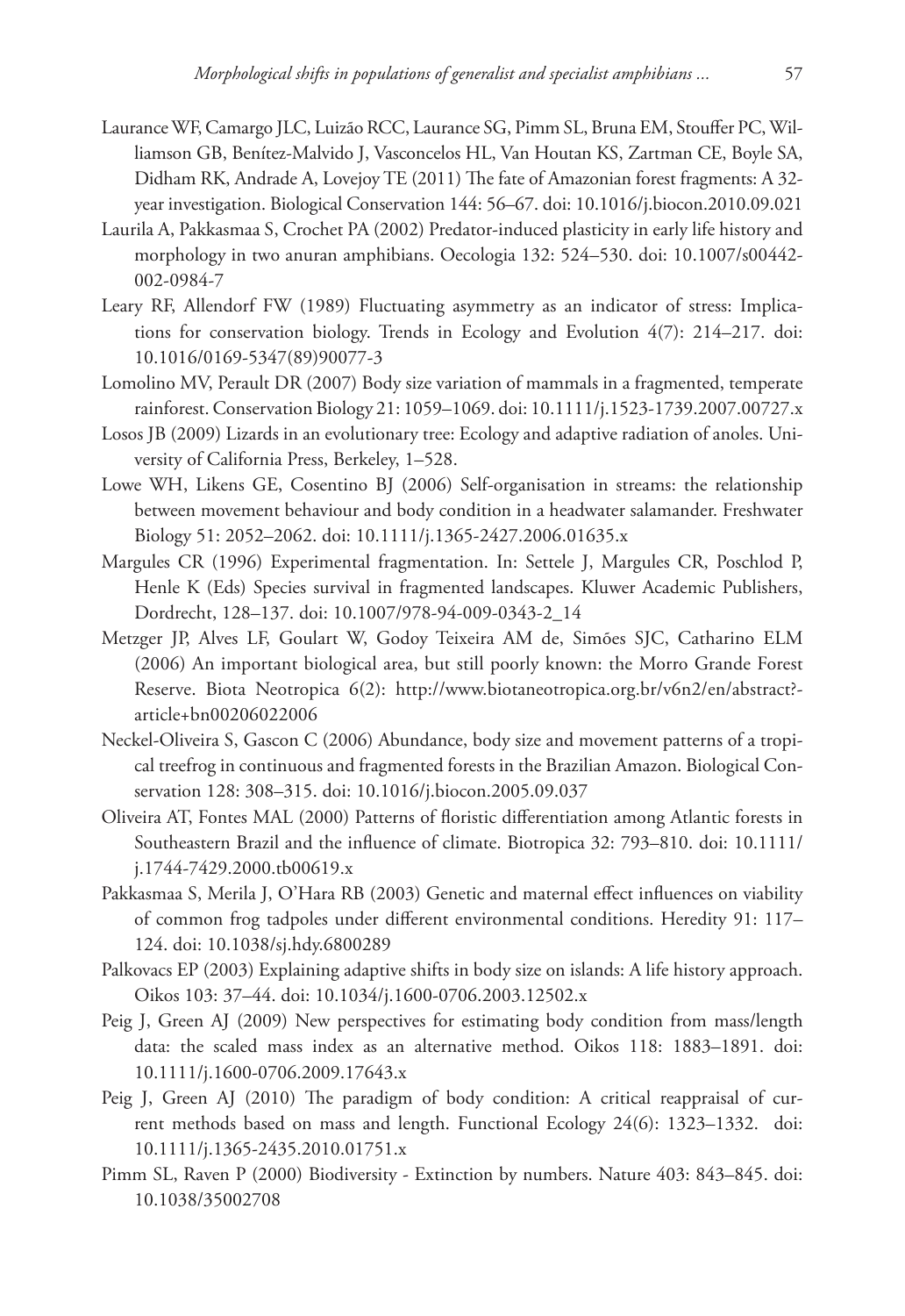- Püttker T, Meyer-Lucht Y, Sommer S (2008) Effects of fragmentation on parasite burden (nematodes) of generalist and specialist small mammal species in secondary forest fragments of the coastal Atlantic Forest, Brazil. Ecological Research 23: 207–215. [doi: 10.1007/s11284-](http://dx.doi.org/10.1007/s11284-007-0366-z) [007-0366-z](http://dx.doi.org/10.1007/s11284-007-0366-z)
- Pyastolova OA, Vershinin VL (1999) Some cytological features of *Rana arvalis* Nilss. frogs on the territory of the Eastern Ural radioactive trace. Russian Journal of Ecology 30: 30–35.
- Räsänen K, Laurila A, Merilä J (2005) Maternal investment in egg size: Environment- and population-specific effects on offspring performance. Oecologia 142: 546–553. [doi: 10.1007/](http://dx.doi.org/10.1007/s00442-004-1762-5) [s00442-004-1762-5](http://dx.doi.org/10.1007/s00442-004-1762-5)
- Reading CJ (2007) Linking global warming to amphibian declines through its effects on female body condition and survivorship. Oecologia 151: 125–131. [doi: 10.1007/s00442-006-0558-1](http://dx.doi.org/10.1007/s00442-006-0558-1)
- Roff DA (1992) The evolution of life histories theory and analysis. Chapman and Hall, London, 1–548.
- Sala OE, Chapin FS, Armesto JJ, Berlow E, Bloomfield J, Dirzo R, Huber-Sanwald E, Huenneke LF, Jackson RB, Kinzig A, Leemans R, Lodge DM, Mooney HA, Oesterheld M, Poff NLR, Sykes MT, Walker BH, Walker M, Wall DH (2000) Global biodiversity scenarios for the year 2100. Science 287: 1770–1774. [doi: 10.1126/science.287.5459.1770](http://dx.doi.org/10.1126/science.287.5459.1770)
- Sarre S, Wiegand K, Henle K (1996) The conservation biology of a specialist and a generalist gecko in the fragmented landscape of the western Australian wheatbelt. In: Settele J, Margules CR, Poschlod P, Henle K (Eds) Species survival in fragmented landscapes. Kluwer Academic Publishers, Dordrecht, 39–51. [doi: 10.1007/978-94-009-0343-2\\_5](http://dx.doi.org/10.1007/978-94-009-0343-2_5)
- Saunders DA, Hobbs RJ, Margules CR (1991) Biological consequences of ecosystem fragmentation: A review. Conservation Biology 5: 18–32. [doi: 10.1111/j.1523-1739.1991.](http://dx.doi.org/10.1111/j.1523-1739.1991.tb00384.x) [tb00384.x](http://dx.doi.org/10.1111/j.1523-1739.1991.tb00384.x)
- Scheele BC, Boyd CE, Fischer J, Fletcher AW, Hanspach J, Hartel T (2014) Identifying core habitat before it's too late: the case of *Bombina variegata*, an internationally endangered amphibian. Biodiversity and Conservation 23: 775–780. [doi: 10.1007/s10531-014-0624-7](http://dx.doi.org/10.1007/s10531-014-0624-7)
- Schulte-Hostedde AI, Zinner B, Millar JS, Hickling GJ (2005) Restitution of mass-size residuals: validating body condition indices. Ecology 86: 155–163. [doi: 10.1890/04-0232](http://dx.doi.org/10.1890/04-0232)
- Semlitsch RD, Scott DE, Pechmann JHK (1988) Time and size at metamorphosis related to adult fitness in *Ambystoma talpoideum*. Ecology 69: 184–192. [doi: 10.2307/1943173](http://dx.doi.org/10.2307/1943173)
- Smith DC (1987) Adult recruitment in chorus frogs: Effects of size and date at metamorphosis. Ecology 68: 344–350. [doi: 10.2307/1939265](http://dx.doi.org/10.2307/1939265)
- Smith TB, Wayne RK, Girman DJ, Bruford MW (1997) A role for ecotones in generating rainforest biodiversity. Science 276: 1855–1857. [doi: 10.1126/science.276.5320.1855](http://dx.doi.org/10.1126/science.276.5320.1855)
- Ståhlberg F, Olsson M, Uller T (2001) Population divergence of developmental thermal optima in Swedish common frogs, *Rana temporaria*. Journal of Evolutionary Biology 14: 755–762. [doi: 10.1046/j.1420-9101.2001.00333.x](http://dx.doi.org/10.1046/j.1420-9101.2001.00333.x)
- Stearns SC (1976) Life history tactics: A review of the ideas. Quarterly Review of Biology 51: 3–47. [doi: 10.1086/409052](http://dx.doi.org/10.1086/409052)
- Sumner J, Moritz C, Shine R (1999) Shrinking forest shrinks skink: morphological change in response to rainforest fragmentation in the prickly forest skink (*Gnypetoscincus queenslandiae*). Biological Conservation 91: 159–167. [doi: 10.1016/S0006-3207\(99\)00089-0](http://dx.doi.org/10.1016/S0006-3207(99)00089-0)